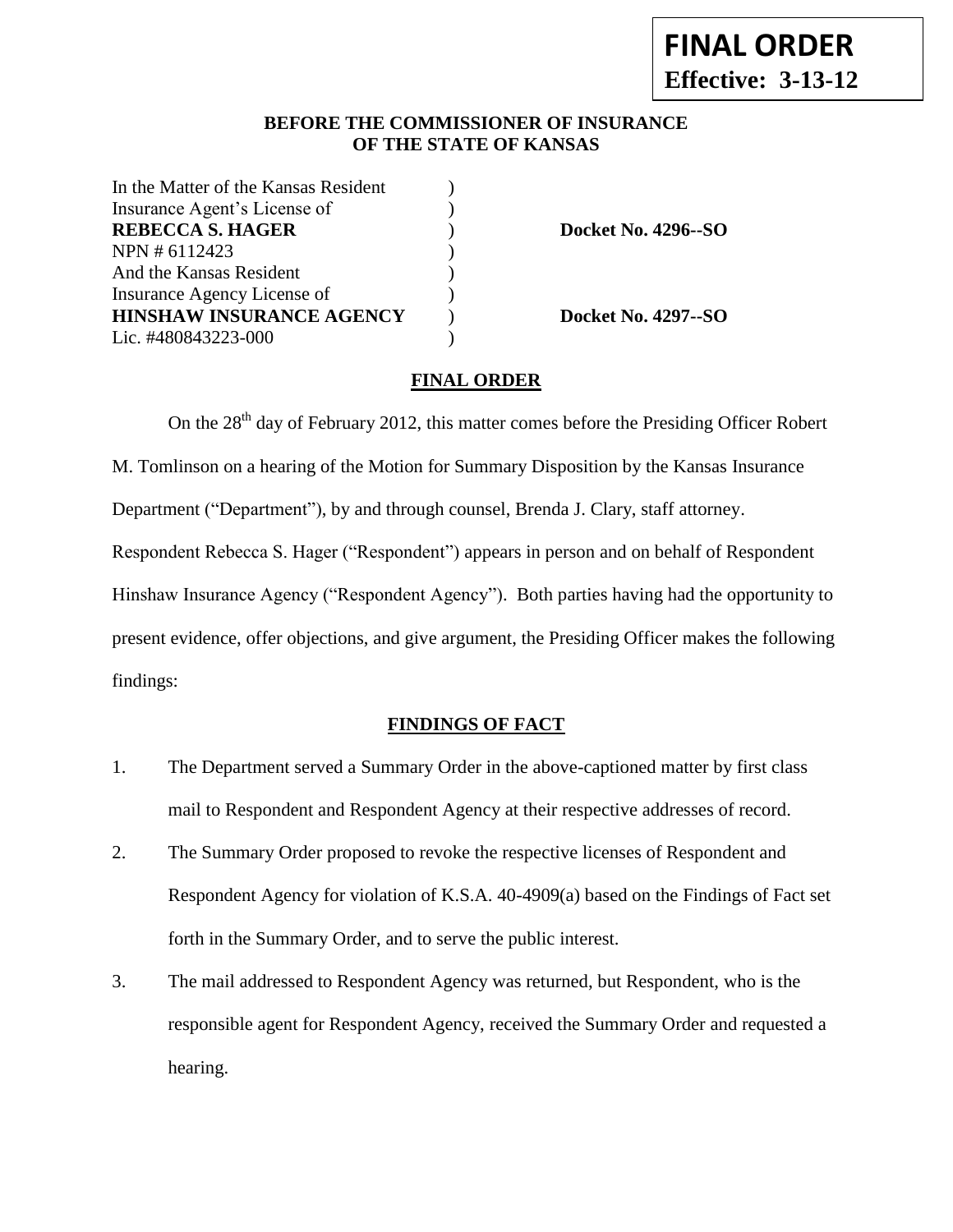- 4. Respondent falsely stated in her request for hearing that counsel for the Department had told her she had 20 days from service of the Summary Order in which to request a hearing. Email communication between Respondent and counsel for the Department show this assertion to be false.
- 5. Both Respondent and Respondent Agency were given notice of a Prehearing Conference.
- 6. Respondent dated her Prehearing Questionnaire June 17, 2011, and stated in the certificate of service that it was served on counsel for the Department on the same date. The document was in fact transmitted by facsimile on June 24, 2011, at 7:50 p.m. to the Presiding Officer.
- 7. Prehearing conference was held on June 27, 2011, at which the Respondents appeared *pro se* by telephone.
- 8. The Presiding Officer set the matter for evidentiary hearing on August 16, 2011.
- 9. Respondent failed to claim discovery sent by certified mail to P.O. Box 183, Arlington, KS 67514, which is the address Respondent requested the Department use for all communications. The mailing was returned on July 18, 2011.
- 10. Respondent subsequently retained counsel, Ethan S. Kaplan, of Hutchinson, Kansas. Mr. Kaplan entered an appearance on July 29, 2011, and communicated with counsel for the Department.
- 11. On August 15, 2011, Mr. Kaplan filed a motion to continue the hearing, citing Respondent's family emergency.
- 12. Per a telephone conference, Respondent agreed to a voluntary suspension of her license, and the Presiding Officer granted an indefinite continuance of the matter.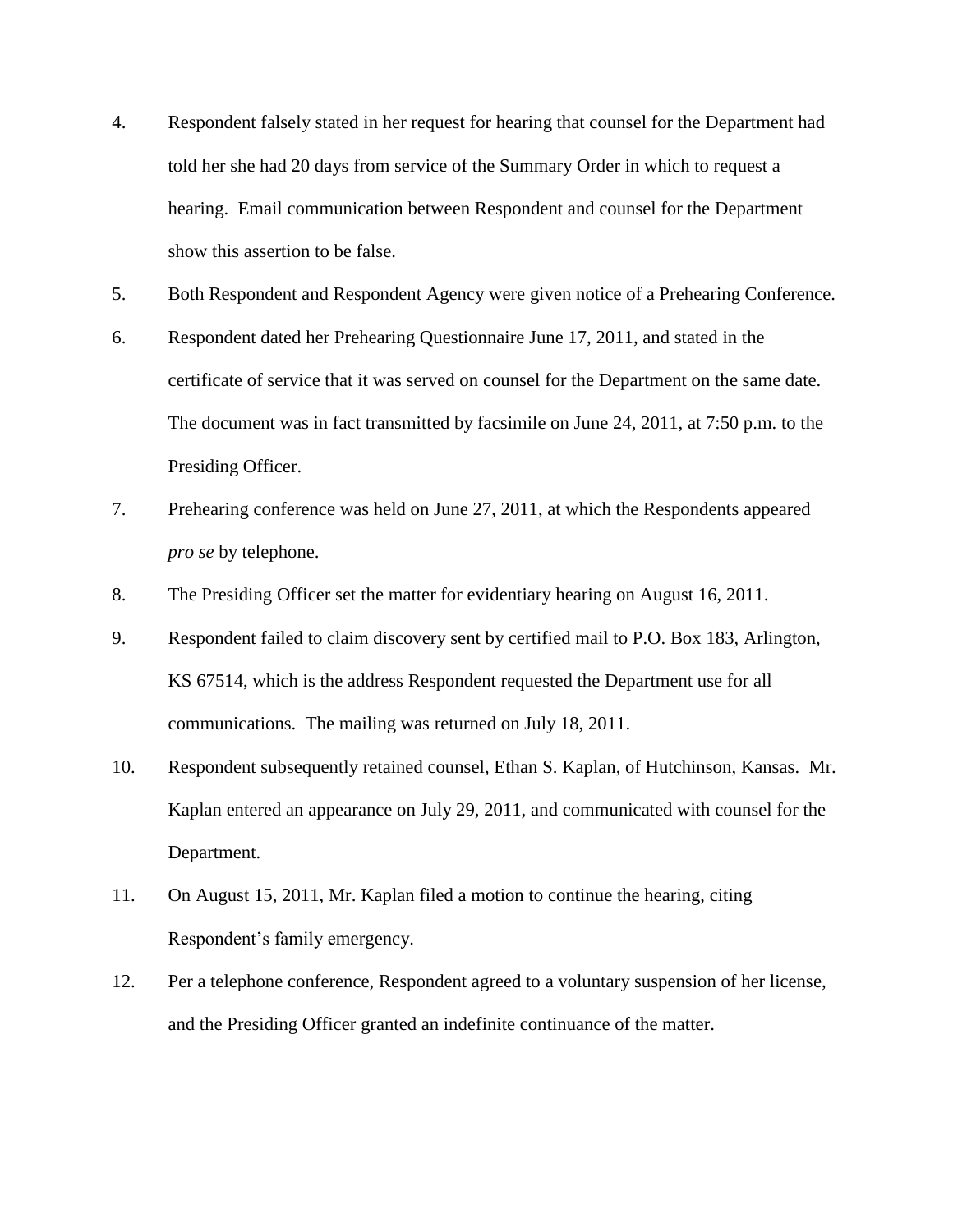- 13. Respondent Agency remained licensed, and the Department arranged with a licensed agent to provide service to clients of Respondent Agency during the Respondent's suspension.
- 14. On February 3, 2012, the Department filed a Motion for Summary Disposition or Hearing on the Pending Matter. In the Motion, the Department asserts Respondent's conduct during the hearing process constitutes sufficient grounds for revocation of Respondent's license and Respondent Agency's license, pursuant to K.S.A. 2010 Supp. 40-  $4909(a)(2)(B)$  and  $(a)(8)$ .
- 15. To that date, the Respondent had not requested a hearing, and Respondent's counsel had ceased to respond to communication from counsel for the Department.
- 16. Respondent had also directly engaged in the business of insurance since the suspension of Respondent's license.
- 17. Respondent's counsel filed a Motion to Withdraw as counsel on February 6, 2012, which the Presiding Officer subsequently granted.
- 18. The Presiding Officer issued an Order on February 3, 2012, which set the Department's Motion for Summary Disposition for hearing on February 28, 2012. The Presiding Officer ordered Respondent to file any reply to the Department's Motion for Summary Disposition no later than the close of business on February 17, 2012.
- 19. Respondents failed to file any reply to the Department's Motion.
- 20. Despite Respondent's failure to reply, the Presiding Officer conducted a hearing on the Department's Motion, during which Respondents had the opportunity to present evidence, challenge the Department's evidence, and present legal arguments.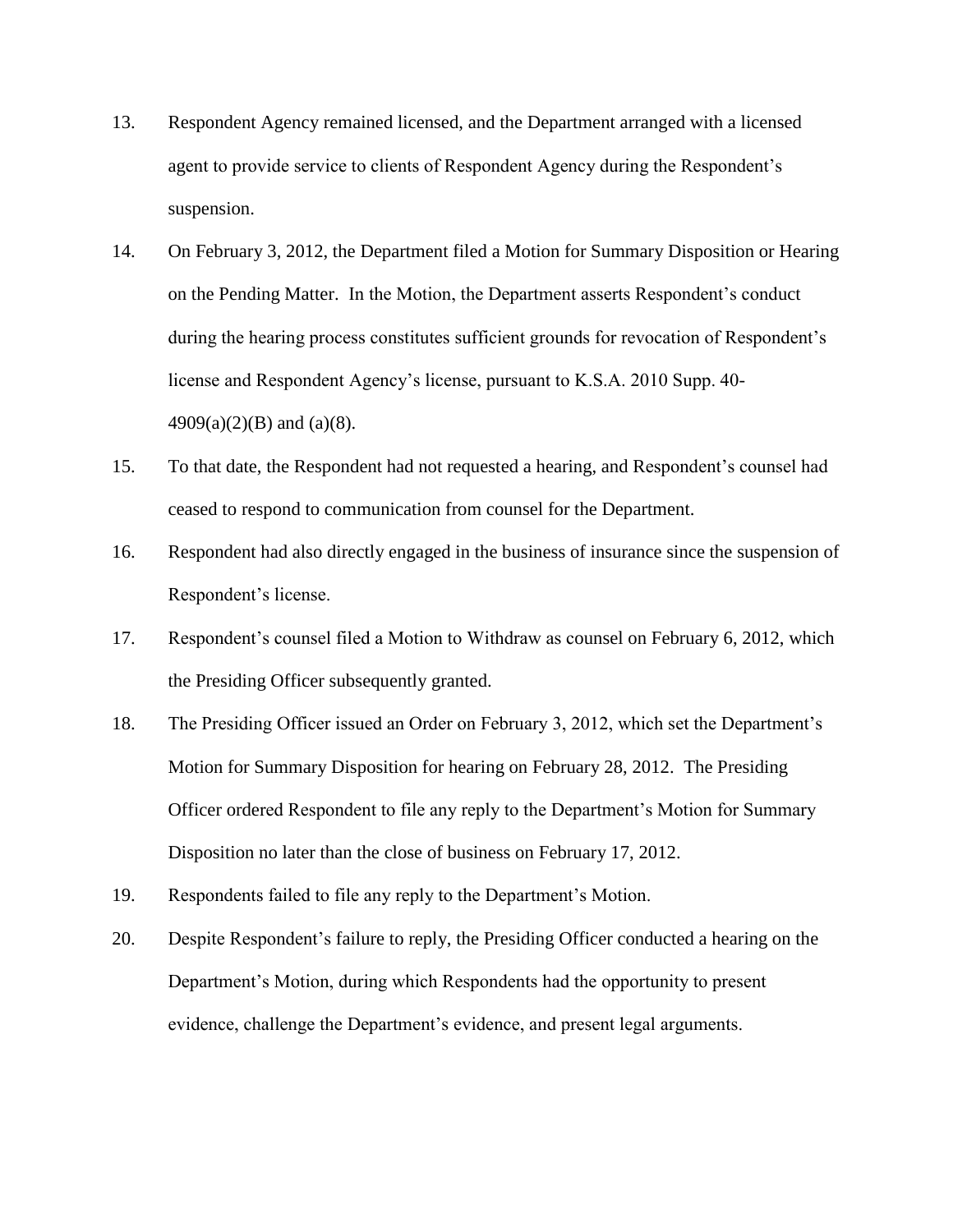#### **CONCLUSIONS OF LAW**

The Department asserts grounds exist to revoke Respondent's Resident Agent License

and Respondent Agency's Resident Agency License pursuant to K.S.A. 2010 Supp. 40-

 $4909(a)(2)(B)$  and (8).

K.S.A. 2010 Supp. 40-4909(a)(2)(B) provides, "(t)he commissioner may deny, suspend,

revoke or refuse renewal of any license issued under this act if the commissioner finds that the

applicant or license holder has….(v)iolated….any subpoena or order of the commissioner."

K.S.A. 2010 Supp. 40-4909(a)(8) provides:

The commissioner may deny, suspend, revoke or refuse renewal of any license issued under this act if the commissioner finds that the applicant or license holder has....(u)sed any fraudulent, coercive, or dishonest practice, or demonstrated any incompetence, untrustworthiness or financial irresponsibility in the conduct of business in this state or elsewhere.

The foregoing Findings of Fact show Respondent refused to cooperate with discovery,

made misrepresentations in communicating with the Department, and violated the

Commissioner's order to suspend Respondent's license.

Based on these findings, the Presiding Officer concludes that sufficient grounds exist for

the revocation of the Respondent's Resident Agent's License and Respondent Agency's Resident

Agency License, pursuant to K.S.A. 4909(a)(2)(B) and (8). The Department's Motion for

Summary Disposition is granted.

#### **POLICY REASONS**

Before issuing an insurance agent license, the Commissioner must determine the applicant is qualified and has not committed any act that would be grounds for denial, suspension, or revocation. K.S.A. 40-4905(b). Further, the Commissioner may revoke any license issued under the Insurance Agents Licensing Act if the Commissioner finds that the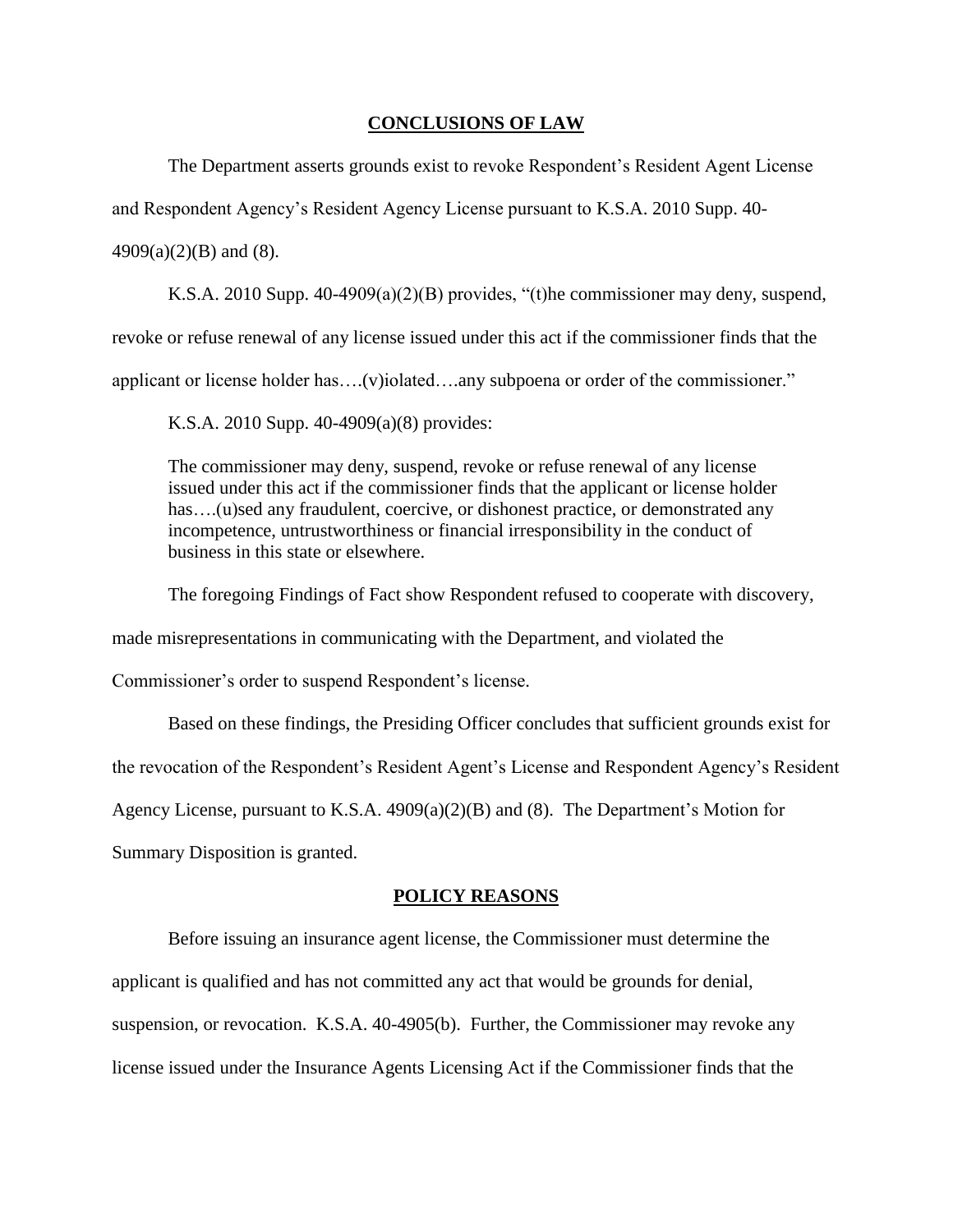interests of the insurer or the insurable interests of the public are not properly served under the license. The following action is appropriate to promote the security and integrity of the insurance business and to protect insurance consumers.

# **IT IS THEREFORE ORDERED:**

- 1. The Motion for Summary Disposition of the Kansas Insurance Department is granted.
- 2. The Kansas Resident insurance agent's license of Rebecca S. Hager is hereby revoked.
- 3. The Kansas resident agency license of Hinshaw Insurance Agency is hereby revoked; and
- 4. Rebecca S. Hager and the Hinshaw Insurance Agency shall cease and desist from the sale, solicitation, or negotiation of insurance and/or receiving compensation deriving from the sale, solicitation, or negotiation of insurance conducted on and after the effective date of this order.

# **IT IS SO ORDERED THIS \_\_13th\_\_ DAY OF MARCH, 2012, IN THE CITY OF TOPEKA, COUNTY OF SHAWNEE, STATE OF KANSAS.**



\_/s/ Robert M .Tomlinson\_\_\_\_\_\_\_\_\_ Robert M. Tomlinson Presiding Officer Assistant Commissioner of Insurance